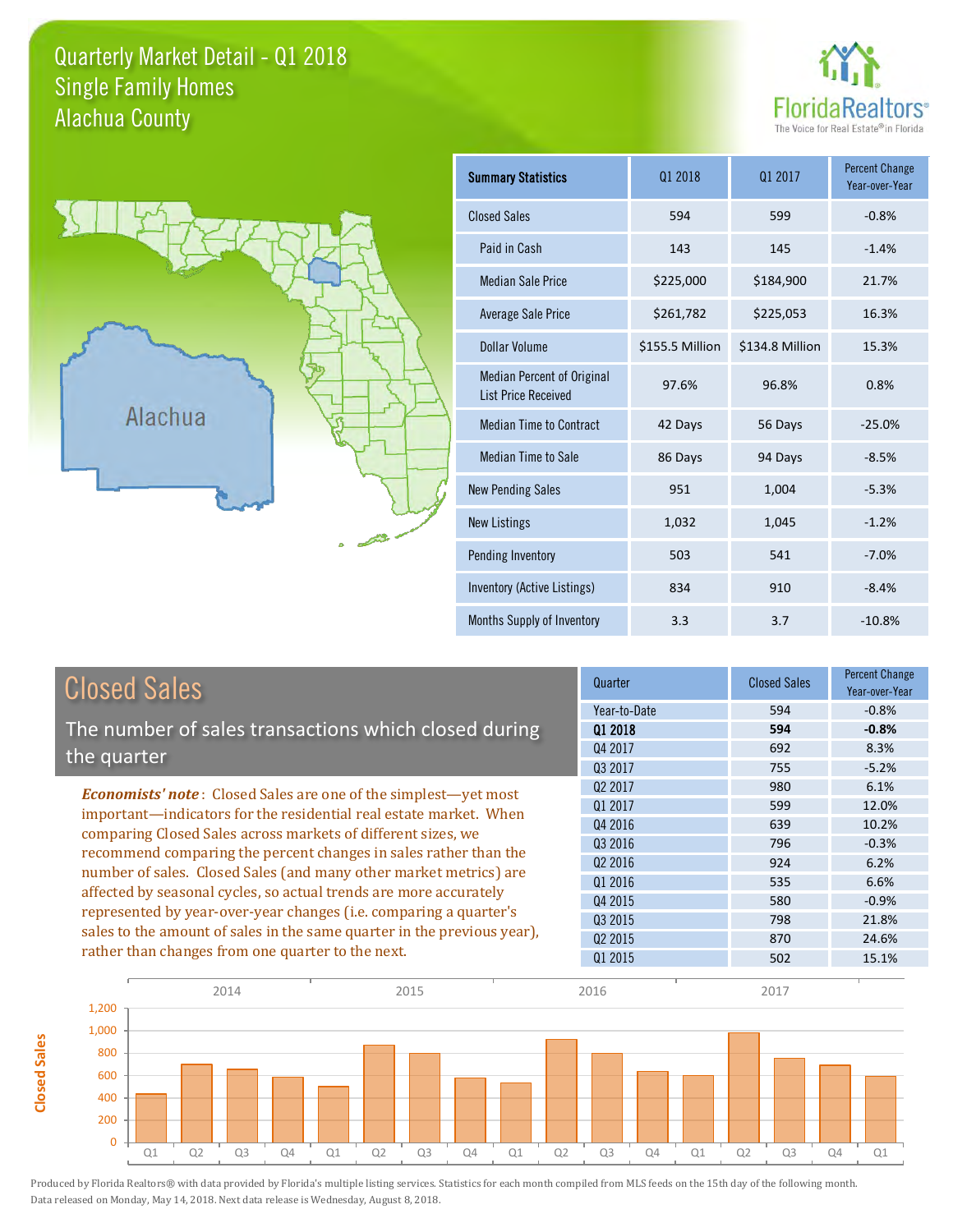

## Closed Sales by Sale Price

The number of sales transactions which closed during the quarter

*Economists' note:* Closed Sales are one of the simplest—yet most important—indicators for the residential real estate market. When comparing Closed Sales across markets of different sizes, we recommend comparing the percent changes in sales rather than the number of sales. Closed Sales (and many other market metrics) are affected by seasonal cycles, so actual trends are more accurately represented by year-over-year changes (i.e. comparing a quarter's sales to the amount of sales in the same quarter in the previous year), rather than changes from one quarter to the next.

| Sale Price            | <b>Closed Sales</b> | <b>Percent Change</b><br>Year-over-Year |
|-----------------------|---------------------|-----------------------------------------|
| Less than \$50,000    | 8                   | $-63.6%$                                |
| $$50,000 - $99,999$   | 37                  | $-14.0%$                                |
| $$100,000 - $149,999$ | 78                  | $-25.0%$                                |
| $$150,000 - $199,999$ | 127                 | $-18.6%$                                |
| \$200,000 - \$249,999 | 113                 | 22.8%                                   |
| \$250,000 - \$299,999 | 92                  | 53.3%                                   |
| \$300,000 - \$399,999 | 65                  | $-7.1%$                                 |
| \$400,000 - \$599,999 | 46                  | 21.1%                                   |
| \$600,000 - \$999,999 | 20                  | 100.0%                                  |
| \$1,000,000 or more   | 8                   | 100.0%                                  |



### Median Time to Contract by Sale Price The median number of days between the listing date and contract date for all Closed Sales during the quarter

*Economists' note* : Like Time to Sale, Time to Contract is a measure of the length of the home selling process calculated for sales which closed during the quarter. The difference is that Time to Contract measures the number of days between the initial listing of a property and the signing of the contract which eventually led to the closing of the sale. When the gap between Median Time to Contract and Median Time to Sale grows, it is usually a sign of longer closing times and/or declining numbers of cash sales.

| Sale Price            | Median Time to<br>Contract | <b>Percent Change</b><br>Year-over-Year |
|-----------------------|----------------------------|-----------------------------------------|
| Less than \$50,000    | 18 Days                    | $-57.1%$                                |
| $$50,000 - $99,999$   | 26 Days                    | $-58.1%$                                |
| $$100,000 - $149,999$ | 46 Days                    | 4.5%                                    |
| $$150,000 - $199,999$ | 38 Days                    | $-40.6%$                                |
| \$200,000 - \$249,999 | 53 Days                    | $-3.6%$                                 |
| \$250,000 - \$299,999 | 55 Days                    | $-8.3%$                                 |
| \$300,000 - \$399,999 | 51 Days                    | $-31.1%$                                |
| \$400,000 - \$599,999 | 62 Days                    | $-67.9%$                                |
| \$600,000 - \$999,999 | 48 Days                    | 4700.0%                                 |
| \$1,000,000 or more   | 10 Days                    | $-54.5%$                                |

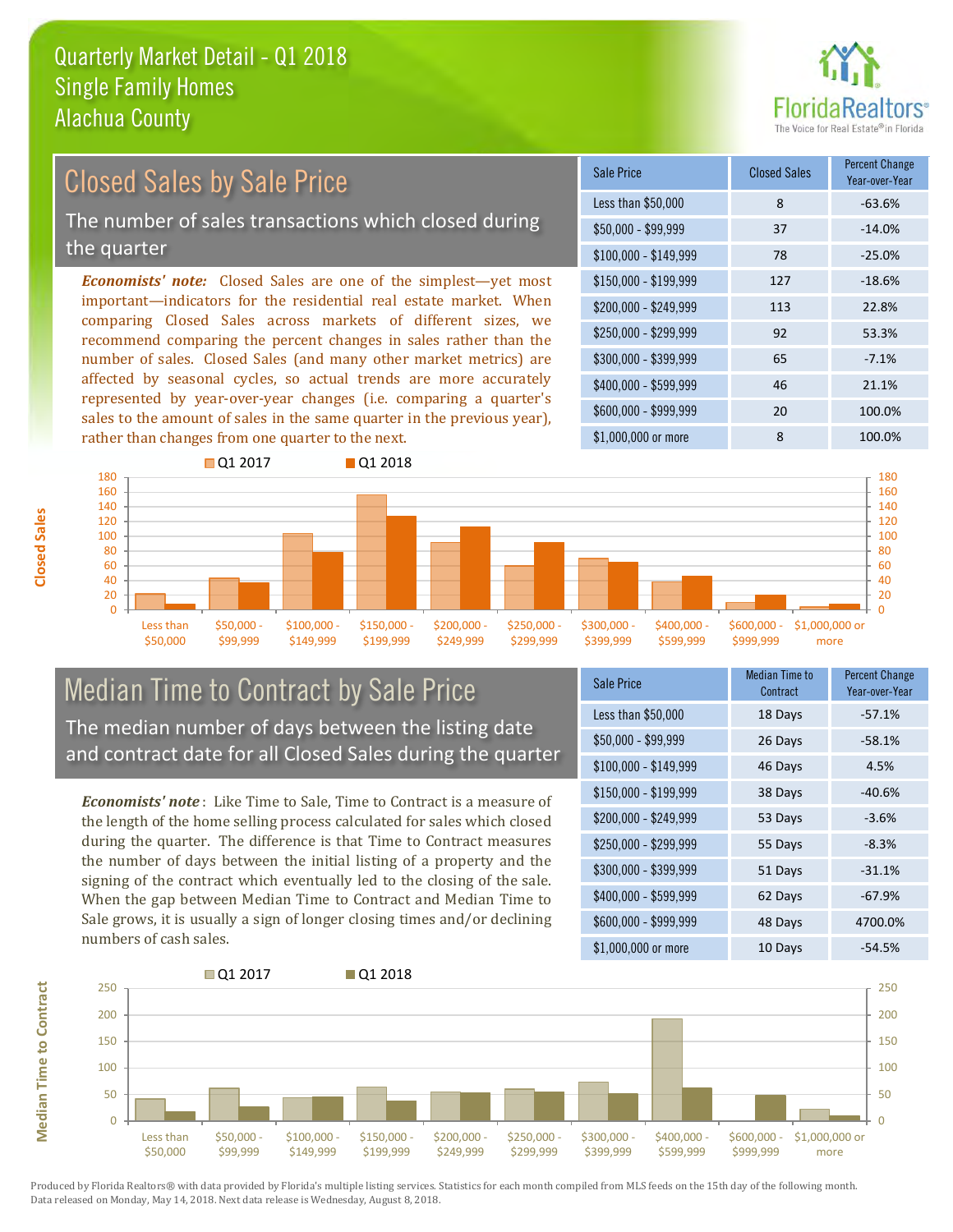

# New Listings by Initial Listing Price

The number of properties put onto the market during the quarter

*Economists' note:* New Listings tend to rise in delayed response to increasing prices, so they are often seen as a lagging indicator of market health. As prices rise, potential sellers raise their estimations of value—and in the most recent cycle, rising prices have freed up many potential sellers who were previously underwater on their mortgages. Note that in our calculations, we take care to not include properties that were recently taken off the market and quickly relisted, since these are not really *new* listings.

| <b>Initial Listing Price</b> | <b>New Listings</b> | <b>Percent Change</b><br>Year-over-Year |
|------------------------------|---------------------|-----------------------------------------|
| Less than \$50,000           | 12                  | $-47.8%$                                |
| \$50,000 - \$99,999          | 46                  | $-25.8%$                                |
| $$100,000 - $149,999$        | 105                 | $-26.1%$                                |
| \$150,000 - \$199,999        | 198                 | 1.5%                                    |
| \$200,000 - \$249,999        | 186                 | 3.9%                                    |
| \$250,000 - \$299,999        | 162                 | 8.7%                                    |
| \$300,000 - \$399,999        | 172                 | 18.6%                                   |
| \$400,000 - \$599,999        | 96                  | 4.3%                                    |
| \$600,000 - \$999,999        | 45                  | $-2.2%$                                 |
| \$1,000,000 or more          | 10                  | $-16.7%$                                |



## Inventory by Current Listing Price The number of property listings active at the end of the quarter

*Economists' note* : There are a number of ways to define and calculate Inventory. Our method is to simply count the number of active listings on the last day of the quarter, and hold this number to compare with the same quarter the following year. Inventory rises when New Listings are outpacing the number of listings that go off-market (regardless of whether they actually sell). Likewise, it falls when New Listings aren't keeping up with the rate at which homes are going offmarket.

| <b>Current Listing Price</b> | Inventory | <b>Percent Change</b><br>Year-over-Year |
|------------------------------|-----------|-----------------------------------------|
| Less than \$50,000           | 5         | $-58.3%$                                |
| $$50,000 - $99,999$          | 43        | $-21.8%$                                |
| $$100,000 - $149,999$        | 66        | $-32.0%$                                |
| $$150,000 - $199,999$        | 107       | $-19.5%$                                |
| \$200,000 - \$249,999        | 128       | 10.3%                                   |
| \$250,000 - \$299,999        | 109       | $-6.8%$                                 |
| \$300,000 - \$399,999        | 153       | 7.7%                                    |
| \$400,000 - \$599,999        | 127       | $-11.8%$                                |
| \$600,000 - \$999,999        | 73        | 12.3%                                   |
| \$1,000,000 or more          | 23        | $-20.7%$                                |



Produced by Florida Realtors® with data provided by Florida's multiple listing services. Statistics for each month compiled from MLS feeds on the 15th day of the following month. Data released on Monday, May 14, 2018. Next data release is Wednesday, August 8, 2018.

**Inventory**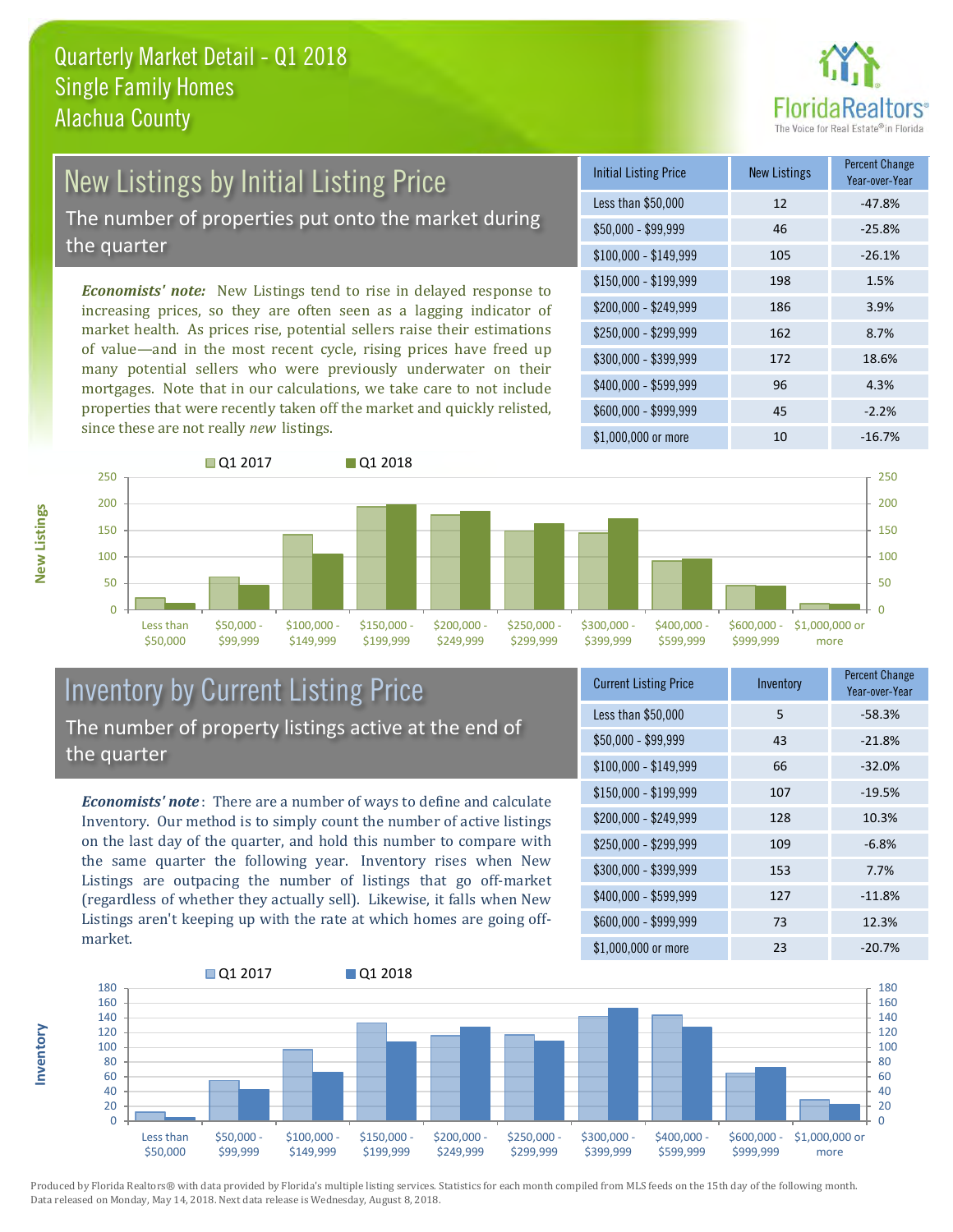## Quarterly Distressed Market - Q1 2018 Alachua County Single Family Homes





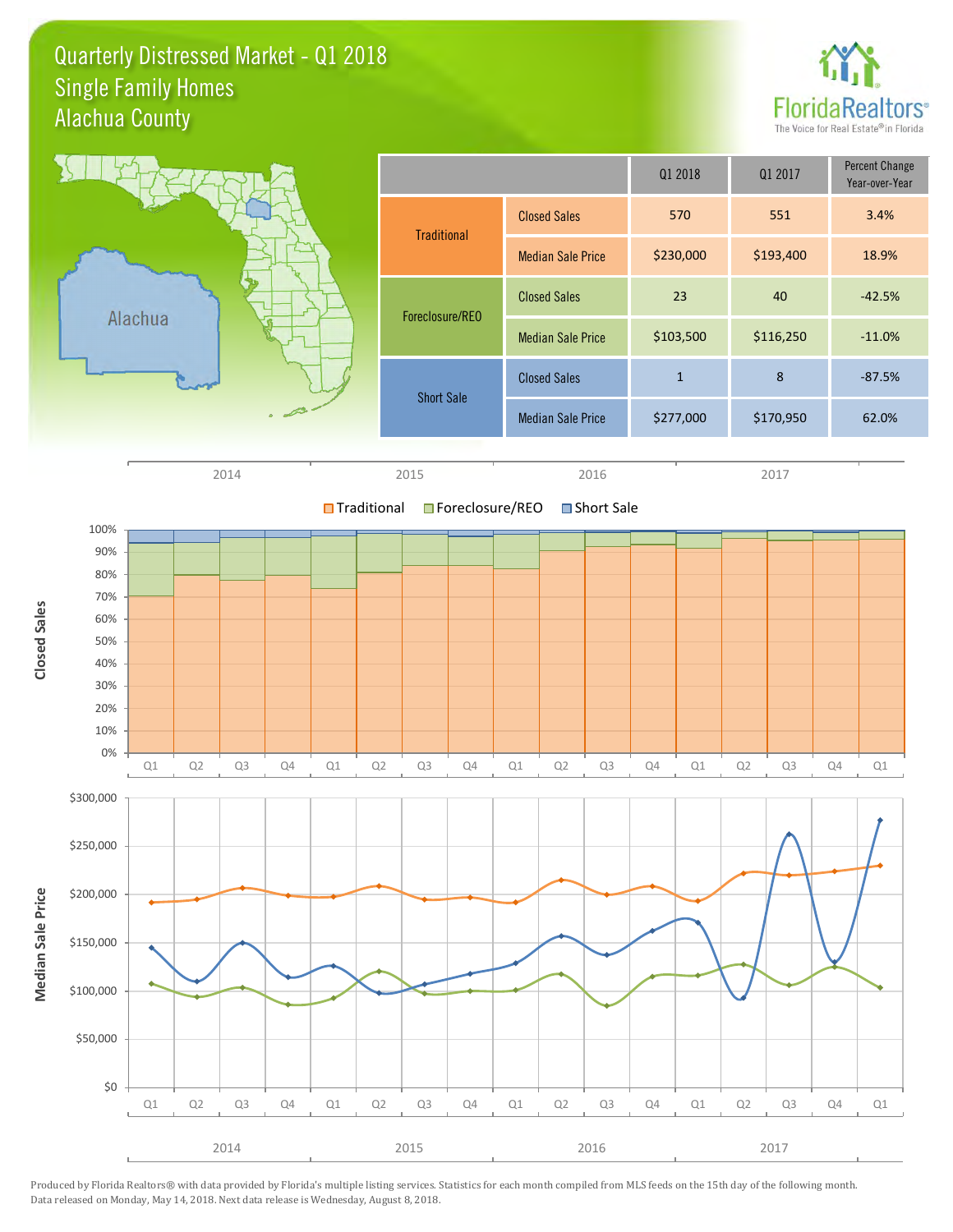## Quarterly Market Detail - Q1 2018 Alachua County Townhouses and Condos





**Closed Sales**

**Closed Sales** 

| <b>Summary Statistics</b>                                       | 01 2018        | 01 2017        | <b>Percent Change</b><br>Year-over-Year |
|-----------------------------------------------------------------|----------------|----------------|-----------------------------------------|
| <b>Closed Sales</b>                                             | 192            | 174            | 10.3%                                   |
| Paid in Cash                                                    | 106            | 116            | $-8.6%$                                 |
| <b>Median Sale Price</b>                                        | \$119,500      | \$112,000      | 6.7%                                    |
| <b>Average Sale Price</b>                                       | \$120,391      | \$117,308      | 2.6%                                    |
| <b>Dollar Volume</b>                                            | \$23.1 Million | \$20.4 Million | 13.2%                                   |
| <b>Median Percent of Original</b><br><b>List Price Received</b> | 95.9%          | 96.7%          | $-0.8%$                                 |
| <b>Median Time to Contract</b>                                  | 30 Days        | 36 Days        | $-16.7%$                                |
| <b>Median Time to Sale</b>                                      | 61 Days        | 67 Days        | $-9.0%$                                 |
| <b>New Pending Sales</b>                                        | 283            | 251            | 12.7%                                   |
| <b>New Listings</b>                                             | 319            | 253            | 26.1%                                   |
| <b>Pending Inventory</b>                                        | 124            | 117            | 6.0%                                    |
| Inventory (Active Listings)                                     | 153            | 144            | 6.3%                                    |
| Months Supply of Inventory                                      | 2.2            | 2.1            | 4.8%                                    |

| <b>Closed Sales</b>                                                                                                                                                                                   | Quarter             | <b>Closed Sales</b> | <b>Percent Change</b><br>Year-over-Year |
|-------------------------------------------------------------------------------------------------------------------------------------------------------------------------------------------------------|---------------------|---------------------|-----------------------------------------|
|                                                                                                                                                                                                       | Year-to-Date        | 192                 | 10.3%                                   |
| The number of sales transactions which closed during                                                                                                                                                  | 01 2018             | 192                 | 10.3%                                   |
| the quarter                                                                                                                                                                                           | Q4 2017             | 157                 | 12.1%                                   |
|                                                                                                                                                                                                       | 03 2017             | 216                 | $-8.5%$                                 |
| <b>Economists' note:</b> Closed Sales are one of the simplest—yet most                                                                                                                                | Q <sub>2</sub> 2017 | 279                 | 4.5%                                    |
| important—indicators for the residential real estate market. When                                                                                                                                     | Q1 2017             | 174                 | 13.0%                                   |
| comparing Closed Sales across markets of different sizes, we<br>recommend comparing the percent changes in sales rather than the<br>number of sales. Closed Sales (and many other market metrics) are | Q4 2016             | 140                 | 4.5%                                    |
|                                                                                                                                                                                                       | Q3 2016             | 236                 | 14.0%                                   |
|                                                                                                                                                                                                       | Q <sub>2</sub> 2016 | 267                 | 31.5%                                   |
| affected by seasonal cycles, so actual trends are more accurately                                                                                                                                     | Q1 2016             | 154                 | 12.4%                                   |
|                                                                                                                                                                                                       | Q4 2015             | 134                 | $-2.9%$                                 |
| represented by year-over-year changes (i.e. comparing a quarter's                                                                                                                                     | Q3 2015             | 207                 | 19.7%                                   |
| sales to the amount of sales in the same quarter in the previous year),                                                                                                                               | 02 2015             | 203                 | $-6.9%$                                 |
| rather than changes from one quarter to the next.                                                                                                                                                     | Q1 2015             | 137                 | 39.8%                                   |

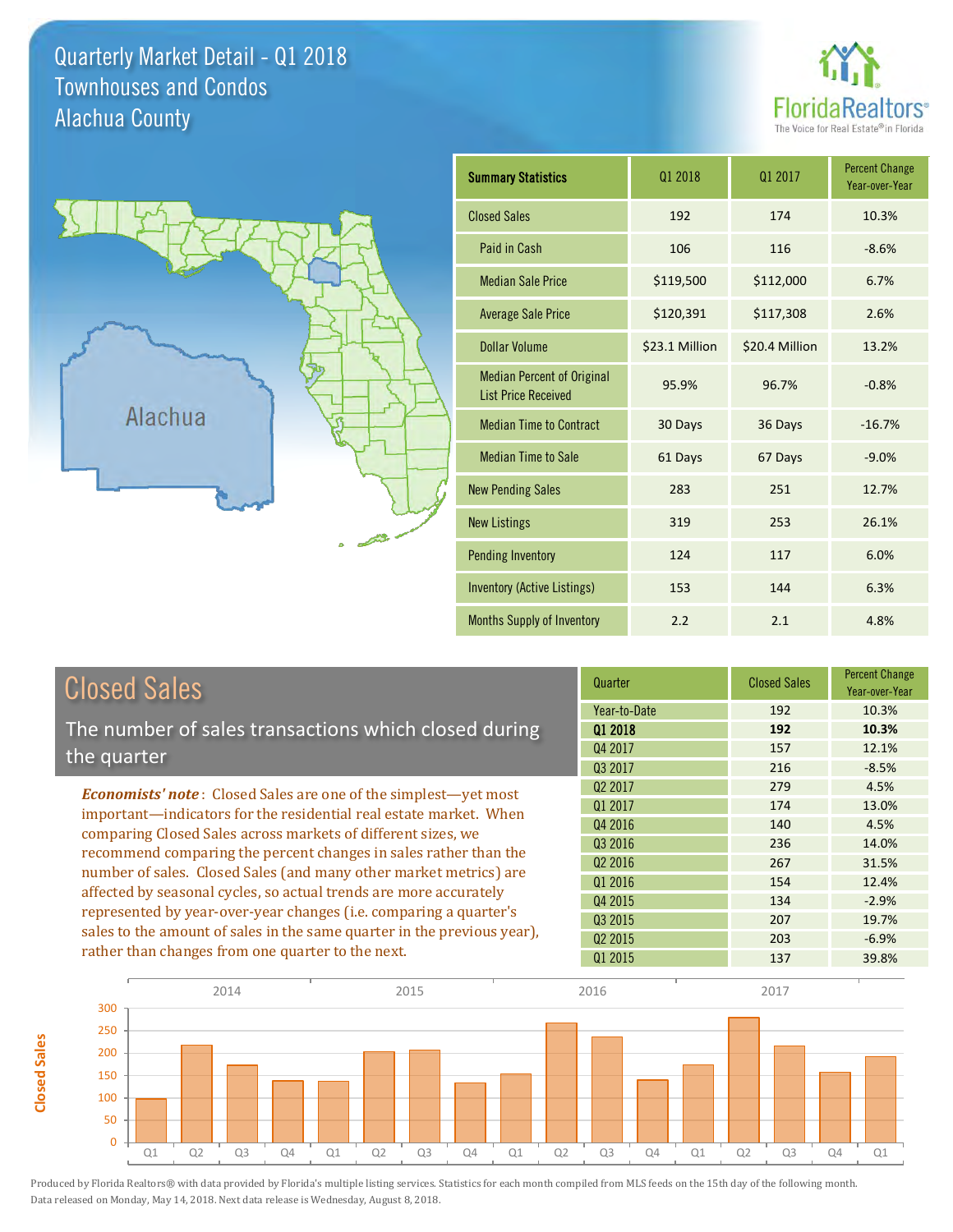

#### \$100,000 - \$149,999 81 11.0% Sale Price Closed Sales Percent Change Year-over-Year Less than \$50,000 19 35.7% \$50,000 - \$99,999 50 -7.4% \$150,000 - \$199,999 24 50.0%  $$200,000 - $249,999$  11  $-8.3\%$ *Economists' note:* Closed Sales are one of the simplest—yet most important—indicators for the residential real estate market. When comparing Closed Sales across markets of different sizes, we recommend comparing the percent changes in sales rather than the number of sales. Closed Sales (and many other market metrics) are \$250,000 - \$299,999 6 20.0%  $$300,000 - $399,999$  1 N/A Closed Sales by Sale Price The number of sales transactions which closed during the quarter

affected by seasonal cycles, so actual trends are more accurately represented by year-over-year changes (i.e. comparing a quarter's sales to the amount of sales in the same quarter in the previous year), rather than changes from one quarter to the next.





#### Median Time to Contract by Sale Price The median number of days between the listing date and contract date for all Closed Sales during the quarter

*Economists' note* : Like Time to Sale, Time to Contract is a measure of the length of the home selling process calculated for sales which closed during the quarter. The difference is that Time to Contract measures the number of days between the initial listing of a property and the signing of the contract which eventually led to the closing of the sale. When the gap between Median Time to Contract and Median Time to Sale grows, it is usually a sign of longer closing times and/or declining numbers of cash sales.

| <b>Sale Price</b>     | <b>Median Time to</b><br>Contract | <b>Percent Change</b><br>Year-over-Year |
|-----------------------|-----------------------------------|-----------------------------------------|
| Less than \$50,000    | 28 Days                           | 7.7%                                    |
| $$50,000 - $99,999$   | 46 Days                           | 12.2%                                   |
| $$100,000 - $149,999$ | 23 Days                           | $-37.8%$                                |
| \$150,000 - \$199,999 | 41 Days                           | $-28.1%$                                |
| \$200,000 - \$249,999 | 57 Days                           | 119.2%                                  |
| \$250,000 - \$299,999 | 5 Days                            | 0.0%                                    |
| \$300,000 - \$399,999 | 47 Days                           | N/A                                     |
| \$400,000 - \$599,999 | (No Sales)                        | N/A                                     |
| \$600,000 - \$999,999 | (No Sales)                        | N/A                                     |
| \$1,000,000 or more   | (No Sales)                        | N/A                                     |



Produced by Florida Realtors® with data provided by Florida's multiple listing services. Statistics for each month compiled from MLS feeds on the 15th day of the following month. Data released on Monday, May 14, 2018. Next data release is Wednesday, August 8, 2018.

**Median Time to Contract**

**Median Time to Contract**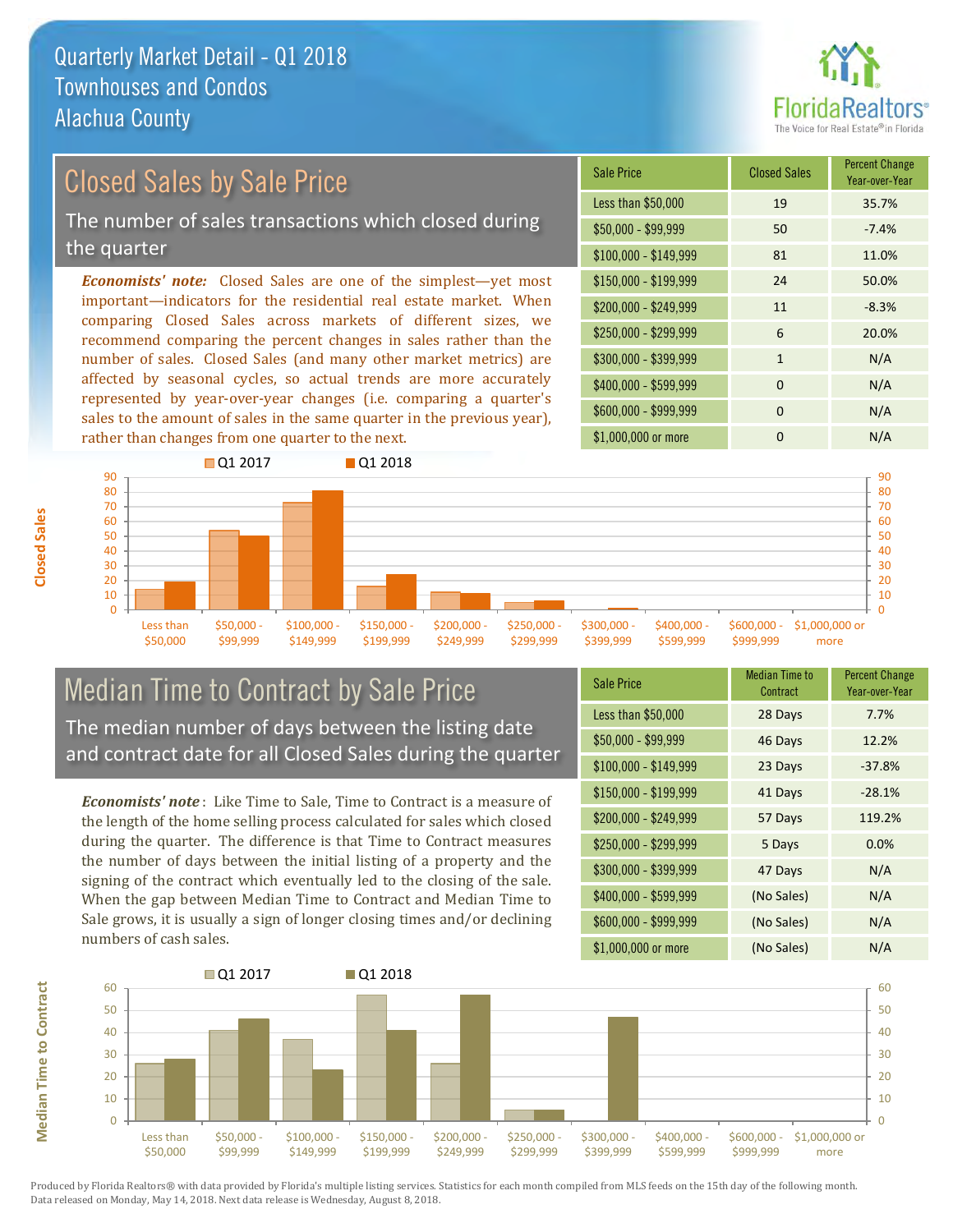

## New Listings by Initial Listing Price

The number of properties put onto the market during the quarter

*Economists' note:* New Listings tend to rise in delayed response to increasing prices, so they are often seen as a lagging indicator of market health. As prices rise, potential sellers raise their estimations of value—and in the most recent cycle, rising prices have freed up many potential sellers who were previously underwater on their mortgages. Note that in our calculations, we take care to not include properties that were recently taken off the market and quickly relisted, since these are not really *new* listings.

| <b>Initial Listing Price</b> | <b>New Listings</b> | <b>Percent Change</b><br>Year-over-Year |
|------------------------------|---------------------|-----------------------------------------|
| Less than \$50,000           | 14                  | 7.7%                                    |
| \$50,000 - \$99,999          | 85                  | 23.2%                                   |
| $$100,000 - $149,999$        | 138                 | 16.0%                                   |
| $$150,000 - $199,999$        | 46                  | 58.6%                                   |
| \$200,000 - \$249,999        | 22                  | 37.5%                                   |
| \$250,000 - \$299,999        | 10                  | 100.0%                                  |
| \$300,000 - \$399,999        | 4                   | N/A                                     |
| \$400,000 - \$599,999        | $\Omega$            | $-100.0%$                               |
| \$600,000 - \$999,999        | $\Omega$            | N/A                                     |
| \$1,000,000 or more          | ŋ                   | N/A                                     |



## Inventory by Current Listing Price The number of property listings active at the end of the quarter

*Economists' note* : There are a number of ways to define and calculate Inventory. Our method is to simply count the number of active listings on the last day of the quarter, and hold this number to compare with the same quarter the following year. Inventory rises when New Listings are outpacing the number of listings that go off-market (regardless of whether they actually sell). Likewise, it falls when New Listings aren't keeping up with the rate at which homes are going offmarket.

| <b>Current Listing Price</b> | Inventory      | <b>Percent Change</b><br>Year-over-Year |
|------------------------------|----------------|-----------------------------------------|
| Less than \$50,000           | 6              | $-25.0%$                                |
| $$50,000 - $99,999$          | 45             | $-4.3%$                                 |
| $$100,000 - $149,999$        | 41             | $-18.0%$                                |
| \$150,000 - \$199,999        | 28             | 0.0%                                    |
| \$200,000 - \$249,999        | 22             | 450.0%                                  |
| \$250,000 - \$299,999        | 9              | 80.0%                                   |
| \$300,000 - \$399,999        | $\overline{2}$ | N/A                                     |
| \$400,000 - \$599,999        | $\mathbf 0$    | $-100.0%$                               |
| \$600,000 - \$999,999        | $\Omega$       | N/A                                     |
| \$1,000,000 or more          | 0              | N/A                                     |



Produced by Florida Realtors® with data provided by Florida's multiple listing services. Statistics for each month compiled from MLS feeds on the 15th day of the following month. Data released on Monday, May 14, 2018. Next data release is Wednesday, August 8, 2018.

**Inventory**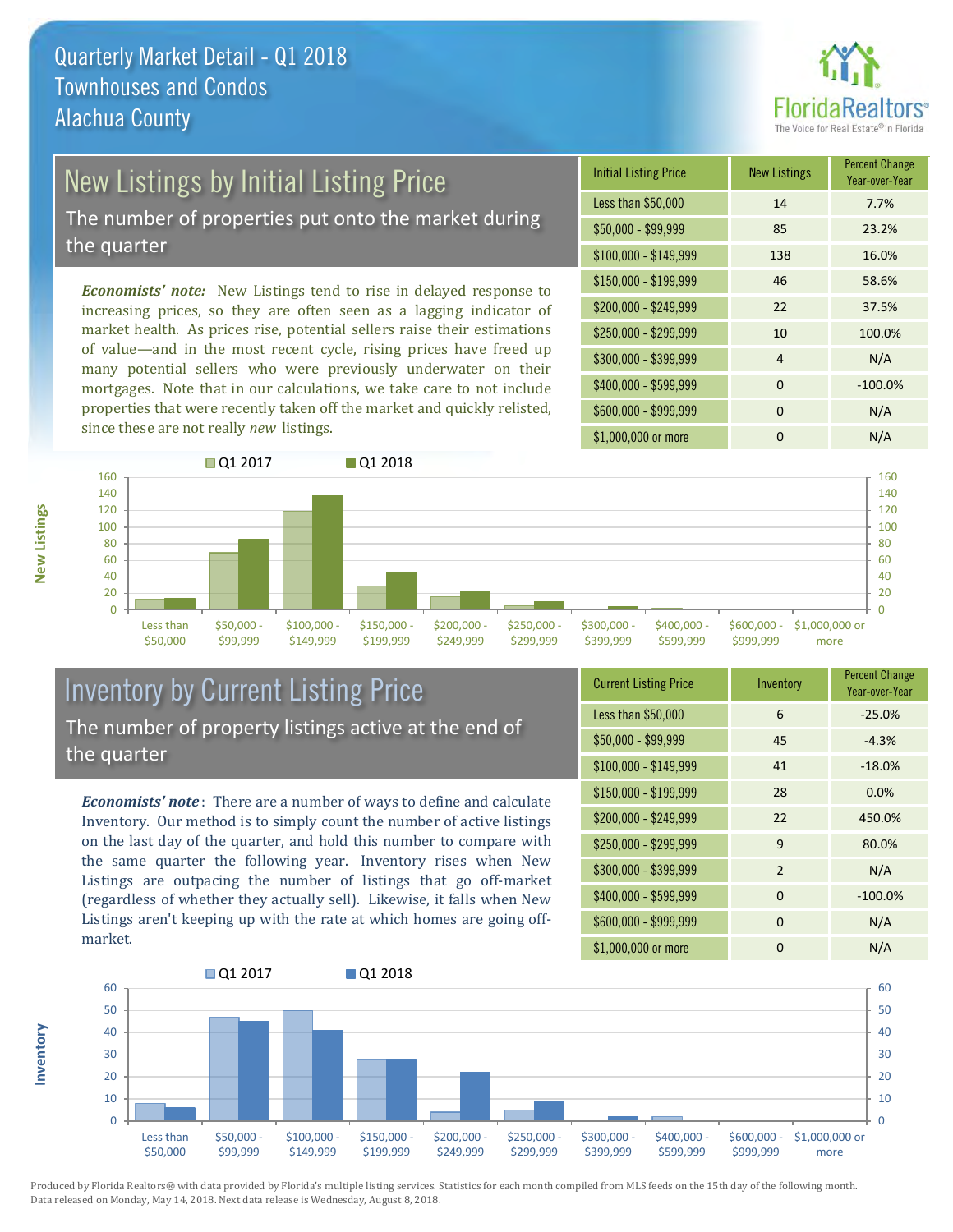Quarterly Distressed Market - Q1 2018 Alachua County Townhouses and Condos



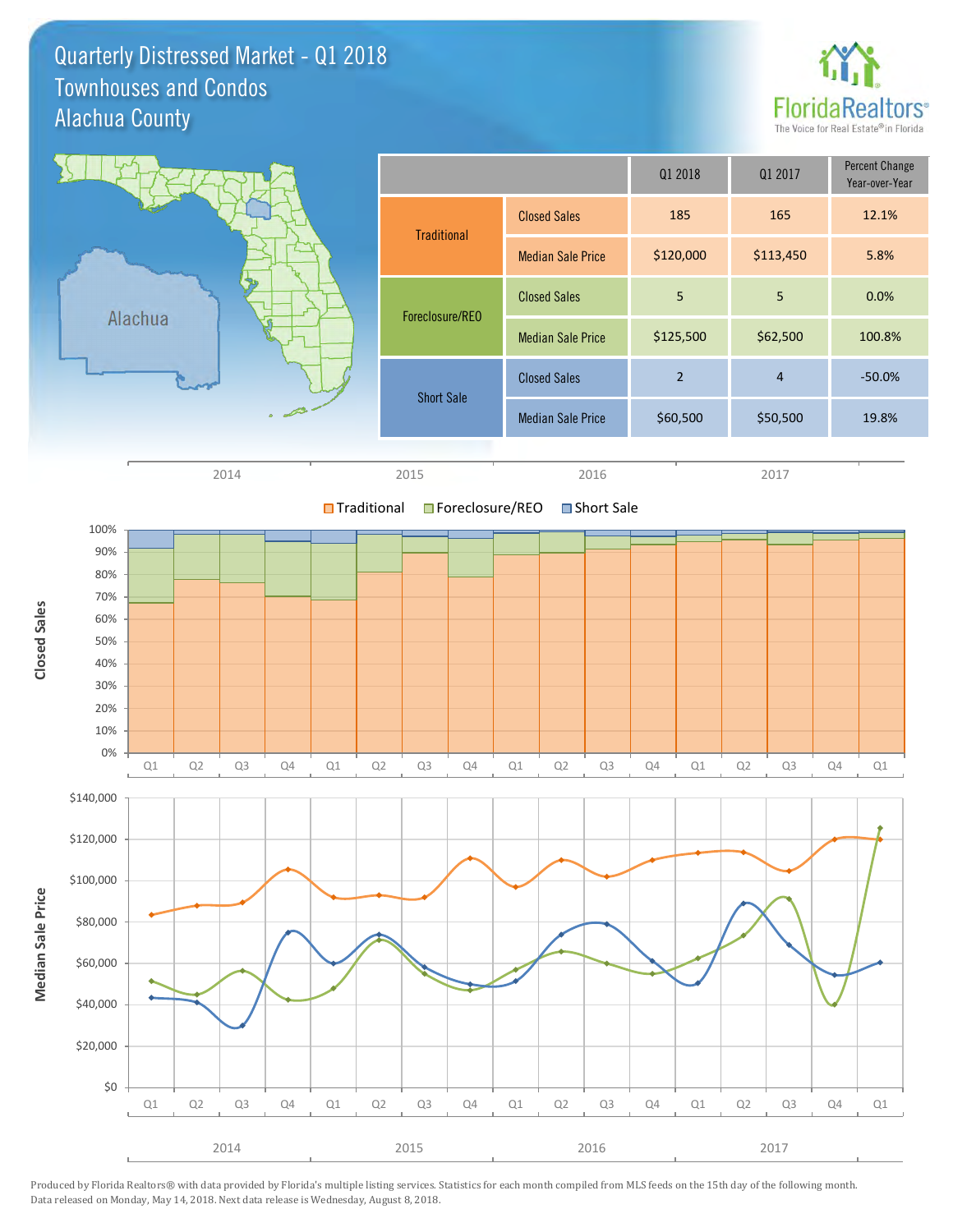## Quarterly Market Detail - Q1 2018 Alachua County Manufactured Homes





**Closed Sales**

**Closed Sales** 

| <b>Summary Statistics</b>                                       | 01 2018       | 01 2017       | <b>Percent Change</b><br>Year-over-Year |
|-----------------------------------------------------------------|---------------|---------------|-----------------------------------------|
| <b>Closed Sales</b>                                             | 18            | 25            | $-28.0%$                                |
| Paid in Cash                                                    | 10            | 15            | $-33.3%$                                |
| <b>Median Sale Price</b>                                        | \$74,500      | \$59,900      | 24.4%                                   |
| <b>Average Sale Price</b>                                       | \$87,906      | \$63,659      | 38.1%                                   |
| <b>Dollar Volume</b>                                            | \$1.6 Million | \$1.6 Million | $-0.6%$                                 |
| <b>Median Percent of Original</b><br><b>List Price Received</b> | 89.1%         | 86.3%         | 3.2%                                    |
| <b>Median Time to Contract</b>                                  | 35 Days       | 84 Days       | $-58.3%$                                |
| <b>Median Time to Sale</b>                                      | 97 Days       | 125 Days      | $-22.4%$                                |
| <b>New Pending Sales</b>                                        | 24            | 38            | $-36.8%$                                |
| <b>New Listings</b>                                             | 41            | 39            | 5.1%                                    |
| Pending Inventory                                               | 16            | 25            | $-36.0%$                                |
| Inventory (Active Listings)                                     | 55            | 46            | 19.6%                                   |
| Months Supply of Inventory                                      | 5.3           | 4.4           | 20.5%                                   |

| <b>Closed Sales</b>                                                     | Quarter      | <b>Closed Sales</b> | <b>Percent Change</b><br>Year-over-Year |
|-------------------------------------------------------------------------|--------------|---------------------|-----------------------------------------|
|                                                                         | Year-to-Date | 18                  | $-28.0%$                                |
| The number of sales transactions which closed during                    | 01 2018      | 18                  | $-28.0%$                                |
| the quarter                                                             | Q4 2017      | 31                  | $-16.2%$                                |
|                                                                         | 03 2017      | 28                  | $-24.3%$                                |
| <b>Economists' note:</b> Closed Sales are one of the simplest-yet most  | 02 2017      | 47                  | 74.1%                                   |
| important—indicators for the residential real estate market. When       | Q1 2017      | 25                  | 25.0%                                   |
| comparing Closed Sales across markets of different sizes, we            | Q4 2016      | 37                  | 23.3%                                   |
| recommend comparing the percent changes in sales rather than the        | Q3 2016      | 37                  | 27.6%                                   |
|                                                                         | 02 2016      | 27                  | 28.6%                                   |
| number of sales. Closed Sales (and many other market metrics) are       | 01 2016      | 20                  | $-13.0%$                                |
| affected by seasonal cycles, so actual trends are more accurately       | Q4 2015      | 30                  | 3.4%                                    |
| represented by year-over-year changes (i.e. comparing a quarter's       | Q3 2015      | 29                  | 52.6%                                   |
| sales to the amount of sales in the same quarter in the previous year), | 02 2015      | 21                  | 5.0%                                    |
| rather than changes from one quarter to the next.                       | Q1 2015      | 23                  | $-30.3%$                                |

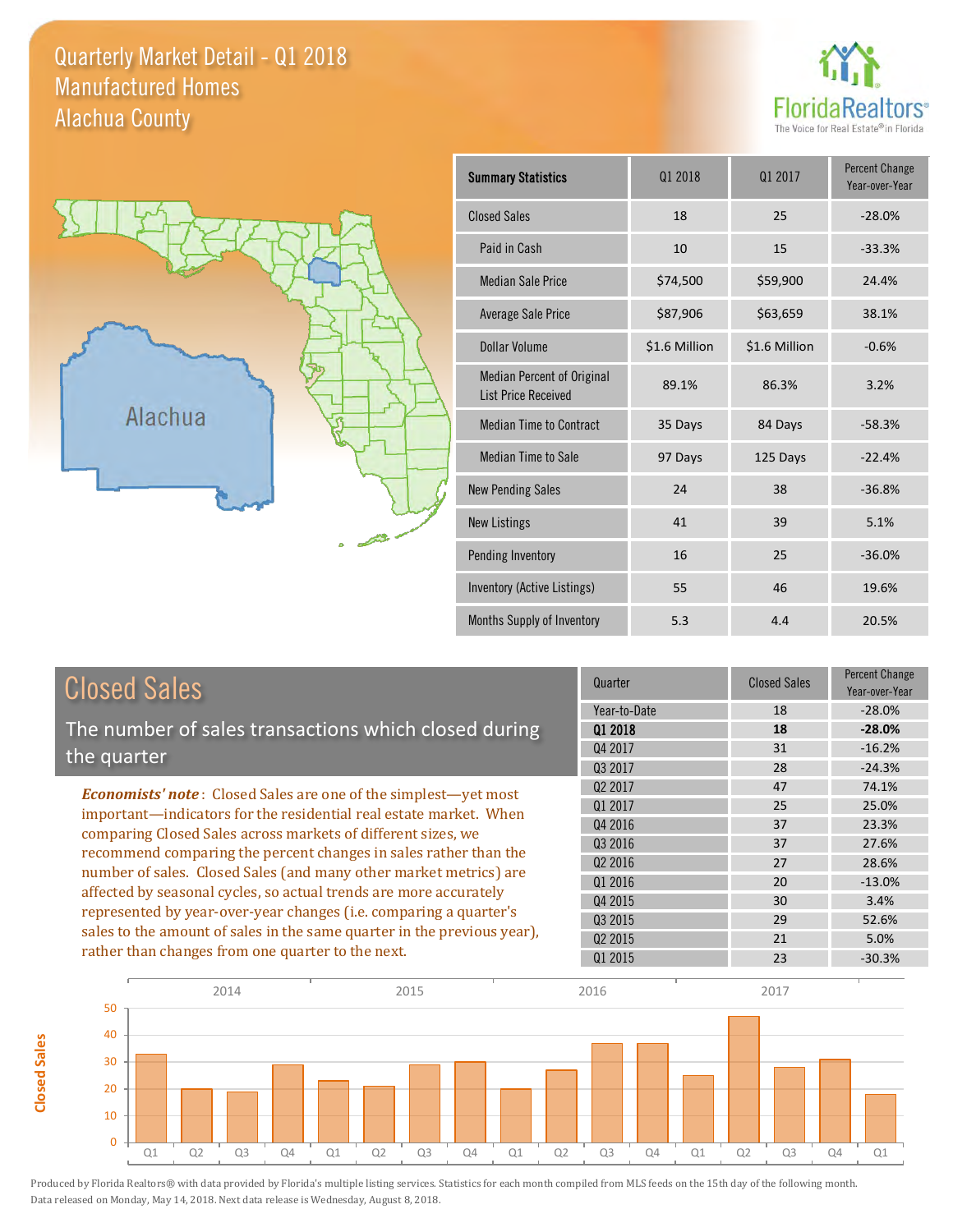

## Closed Sales by Sale Price

The number of sales transactions which closed during the quarter

*Economists' note:* Closed Sales are one of the simplest—yet most important—indicators for the residential real estate market. When comparing Closed Sales across markets of different sizes, we recommend comparing the percent changes in sales rather than the number of sales. Closed Sales (and many other market metrics) are affected by seasonal cycles, so actual trends are more accurately represented by year-over-year changes (i.e. comparing a quarter's sales to the amount of sales in the same quarter in the previous year), rather than changes from one quarter to the next.

| Sale Price            | <b>Closed Sales</b> | <b>Percent Change</b><br>Year-over-Year |
|-----------------------|---------------------|-----------------------------------------|
| Less than \$50,000    | $\overline{2}$      | $-83.3%$                                |
| \$50,000 - \$99,999   | 10                  | 42.9%                                   |
| $$100,000 - $149,999$ | $\overline{4}$      | $-33.3%$                                |
| $$150,000 - $199,999$ | $\mathbf{1}$        | N/A                                     |
| \$200,000 - \$249,999 | 1                   | N/A                                     |
| \$250,000 - \$299,999 | $\Omega$            | N/A                                     |
| \$300,000 - \$399,999 | $\Omega$            | N/A                                     |
| \$400,000 - \$599,999 | $\Omega$            | N/A                                     |
| \$600,000 - \$999,999 | $\Omega$            | N/A                                     |
| \$1,000,000 or more   | ŋ                   | N/A                                     |



## Median Time to Contract by Sale Price The median number of days between the listing date and contract date for all Closed Sales during the quarter

*Economists' note* : Like Time to Sale, Time to Contract is a measure of the length of the home selling process calculated for sales which closed during the quarter. The difference is that Time to Contract measures the number of days between the initial listing of a property and the signing of the contract which eventually led to the closing of the sale. When the gap between Median Time to Contract and Median Time to Sale grows, it is usually a sign of longer closing times and/or declining numbers of cash sales.

| Sale Price            | <b>Median Time to</b><br>Contract | <b>Percent Change</b><br>Year-over-Year |
|-----------------------|-----------------------------------|-----------------------------------------|
| Less than \$50,000    | 361 Days                          | 423.2%                                  |
| \$50,000 - \$99,999   | 25 Days                           | $-80.8%$                                |
| $$100,000 - $149,999$ | 158 Days                          | 68.1%                                   |
| $$150,000 - $199,999$ | 6 Days                            | N/A                                     |
| \$200,000 - \$249,999 | 84 Days                           | N/A                                     |
| \$250,000 - \$299,999 | (No Sales)                        | N/A                                     |
| \$300,000 - \$399,999 | (No Sales)                        | N/A                                     |
| \$400,000 - \$599,999 | (No Sales)                        | N/A                                     |
| \$600,000 - \$999,999 | (No Sales)                        | N/A                                     |
| \$1,000,000 or more   | (No Sales)                        | N/A                                     |



Produced by Florida Realtors® with data provided by Florida's multiple listing services. Statistics for each month compiled from MLS feeds on the 15th day of the following month. Data released on Monday, May 14, 2018. Next data release is Wednesday, August 8, 2018.

**Median Time to Contract**

**Median Time to Contract**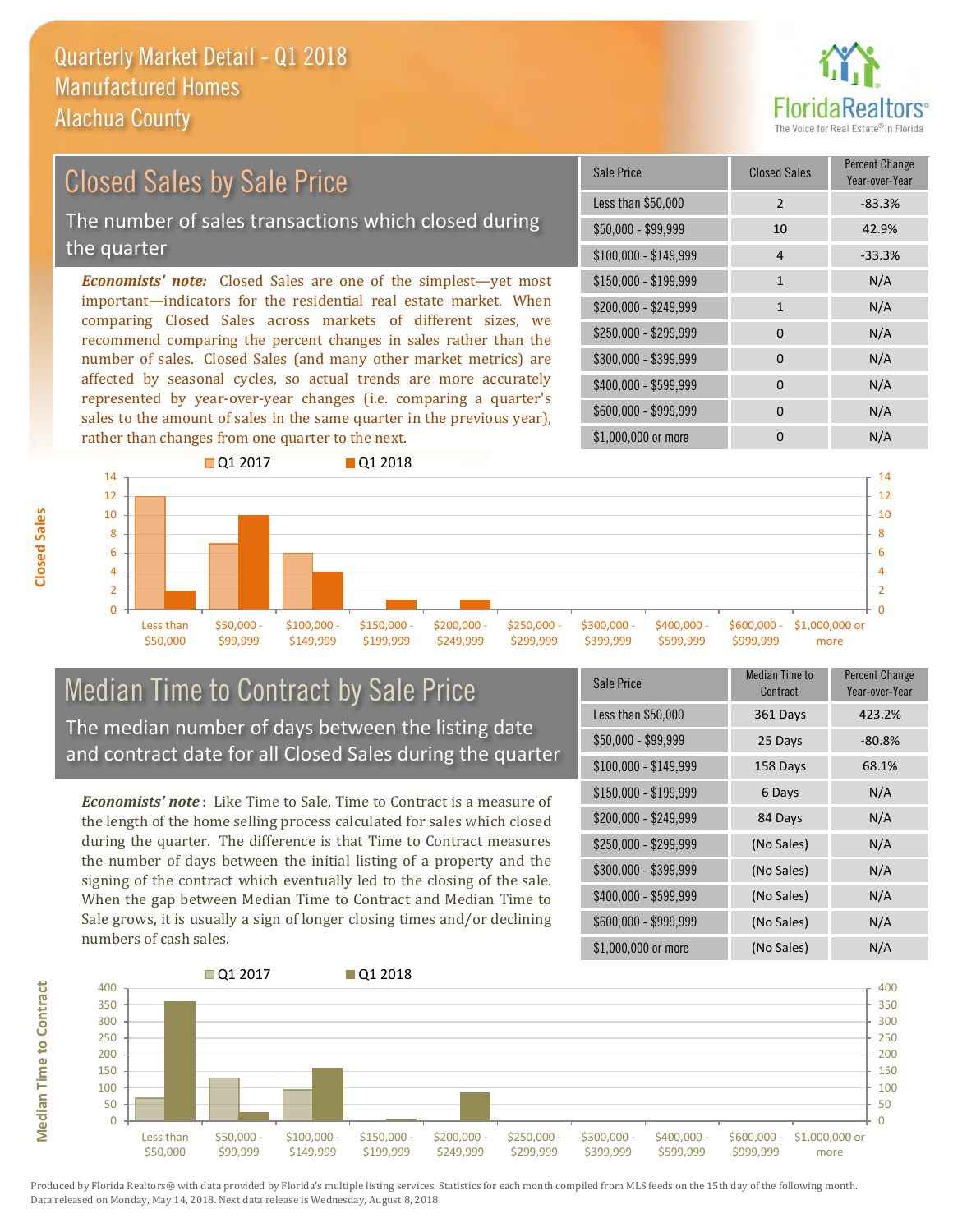

## New Listings by Initial Listing Price

The number of properties put onto the market during the quarter

*Economists' note:* New Listings tend to rise in delayed response to increasing prices, so they are often seen as a lagging indicator of market health. As prices rise, potential sellers raise their estimations of value—and in the most recent cycle, rising prices have freed up many potential sellers who were previously underwater on their mortgages. Note that in our calculations, we take care to not include properties that were recently taken off the market and quickly relisted, since these are not really *new* listings.

| <b>Initial Listing Price</b> | <b>New Listings</b> | <b>Percent Change</b><br>Year-over-Year |
|------------------------------|---------------------|-----------------------------------------|
| Less than \$50,000           | 3                   | $-80.0%$                                |
| $$50,000 - $99,999$          | 17                  | 6.3%                                    |
| $$100,000 - $149,999$        | 11                  | 37.5%                                   |
| \$150,000 - \$199,999        | 6                   | N/A                                     |
| \$200,000 - \$249,999        | $\Omega$            | N/A                                     |
| \$250,000 - \$299,999        | 4                   | N/A                                     |
| \$300,000 - \$399,999        | 0                   | N/A                                     |
| \$400,000 - \$599,999        | $\Omega$            | N/A                                     |
| \$600,000 - \$999,999        | <sup>0</sup>        | N/A                                     |
| \$1,000,000 or more          | n                   | N/A                                     |



## Inventory by Current Listing Price The number of property listings active at the end of the quarter

*Economists' note* : There are a number of ways to define and calculate Inventory. Our method is to simply count the number of active listings on the last day of the quarter, and hold this number to compare with the same quarter the following year. Inventory rises when New Listings are outpacing the number of listings that go off-market (regardless of whether they actually sell). Likewise, it falls when New Listings aren't keeping up with the rate at which homes are going offmarket.

|  | <b>Current Listing Price</b> | Inventory      | Percent Change<br>Year-over-Year |
|--|------------------------------|----------------|----------------------------------|
|  | Less than \$50,000           | 6              | $-14.3%$                         |
|  | $$50,000 - $99,999$          | 24             | 4.3%                             |
|  | $$100,000 - $149,999$        | 12             | 9.1%                             |
|  | $$150,000 - $199,999$        | 7              | 75.0%                            |
|  | \$200,000 - \$249,999        | $\overline{2}$ | N/A                              |
|  | \$250,000 - \$299,999        | 4              | 300.0%                           |
|  | \$300,000 - \$399,999        | $\Omega$       | N/A                              |
|  | \$400,000 - \$599,999        | 0              | N/A                              |
|  | \$600,000 - \$999,999        | $\Omega$       | N/A                              |
|  | \$1,000,000 or more          | 0              | N/A                              |



**New Listings**

**Inventory**